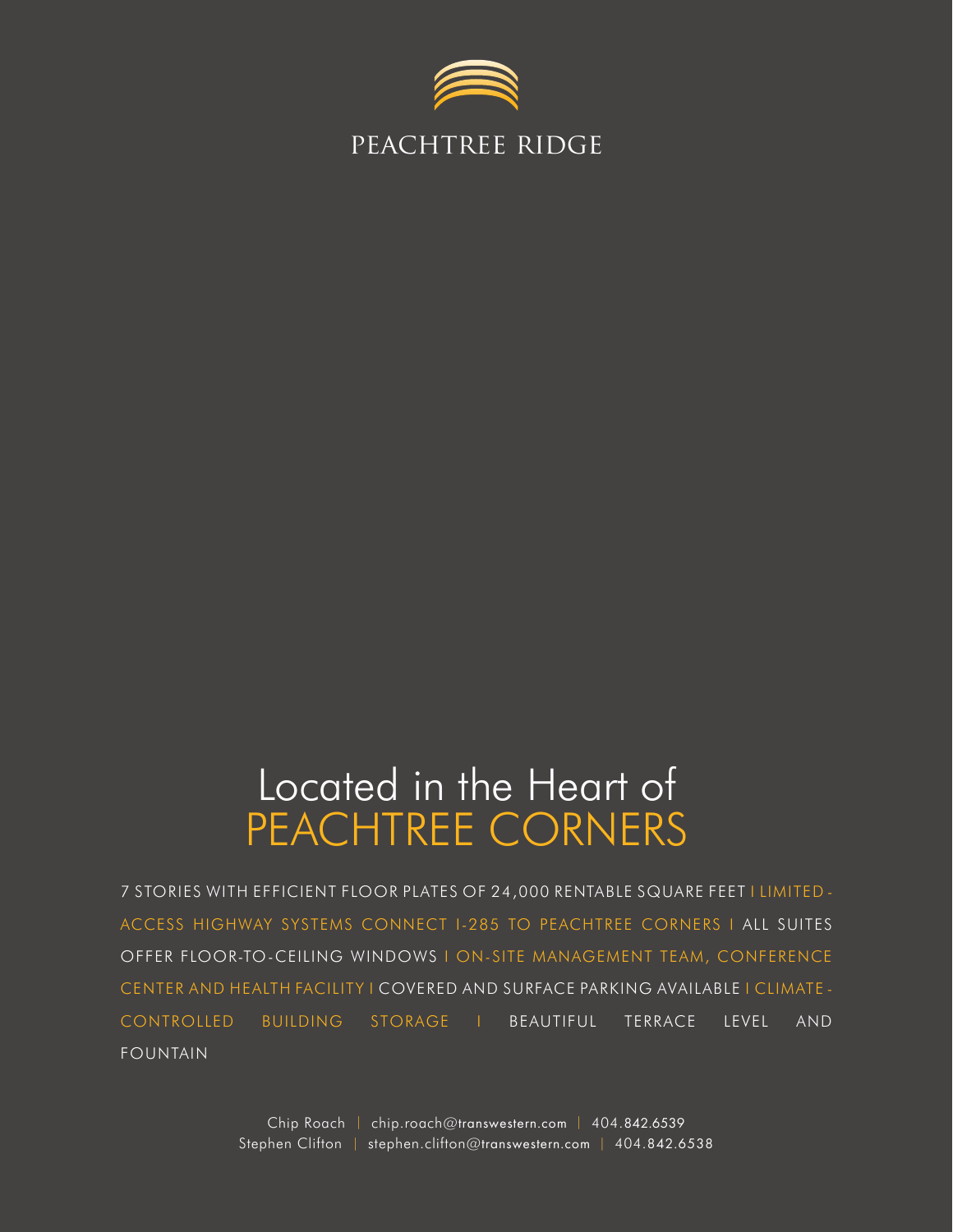



## RESTAURANTS

- Aomi Japanese Restaurant
- 2 Atlanta Bread Company
- California Pizza Kitchen
- Chick-fil-A
- Chipotle Mexican Grill
- Dominick's
- Dreamland Bar-B-Que
- Firenze
- The Flying Biscuit Cafe
- Grace 1720
- Happy Sumo
- Iron Horse Tavern
- J. Alexander's
- Jason's Deli
- Mellow Mushroom
- 16 Moe's Southwest Grill
- 17 Norcross Station Cafe
- Panara Bread
- 19 Ted's Montana Grill
- Thai Spice

### HOTELS

- Courtyard
- Days Inn and Suites
- Garden Plaza
- Hampton Inn
- Hilton
- Homewood Suites by Hilton
- Hyatt Place
- Marriott
- Residence Inn
- Wingate by Wyndham

#### FINANCIAL

- Bank of America
- BB&T
- Chase
- Fifth Third
- The Piedmont Bank
- Regions Bank
- SunTrust
- Wells Fargo

#### SHOPPING

- Dick's Sporting Goods
- Ingles Market
- Office Depot
- Publix
- 5 Target
- The Forum
	- Ann Taylor AT&T
	- Banana Republic Barnes & Noble
	-
	- Belk DSW Shoes
	- HomeGoods J. Crew
	- Jos A. Bank Clothiers
	- Pottery Barn Trader Joe's
	- Williams-Sonoma

#### SERVICES

- Gold's Gym
- 2 The UPS Store
- US Post Office